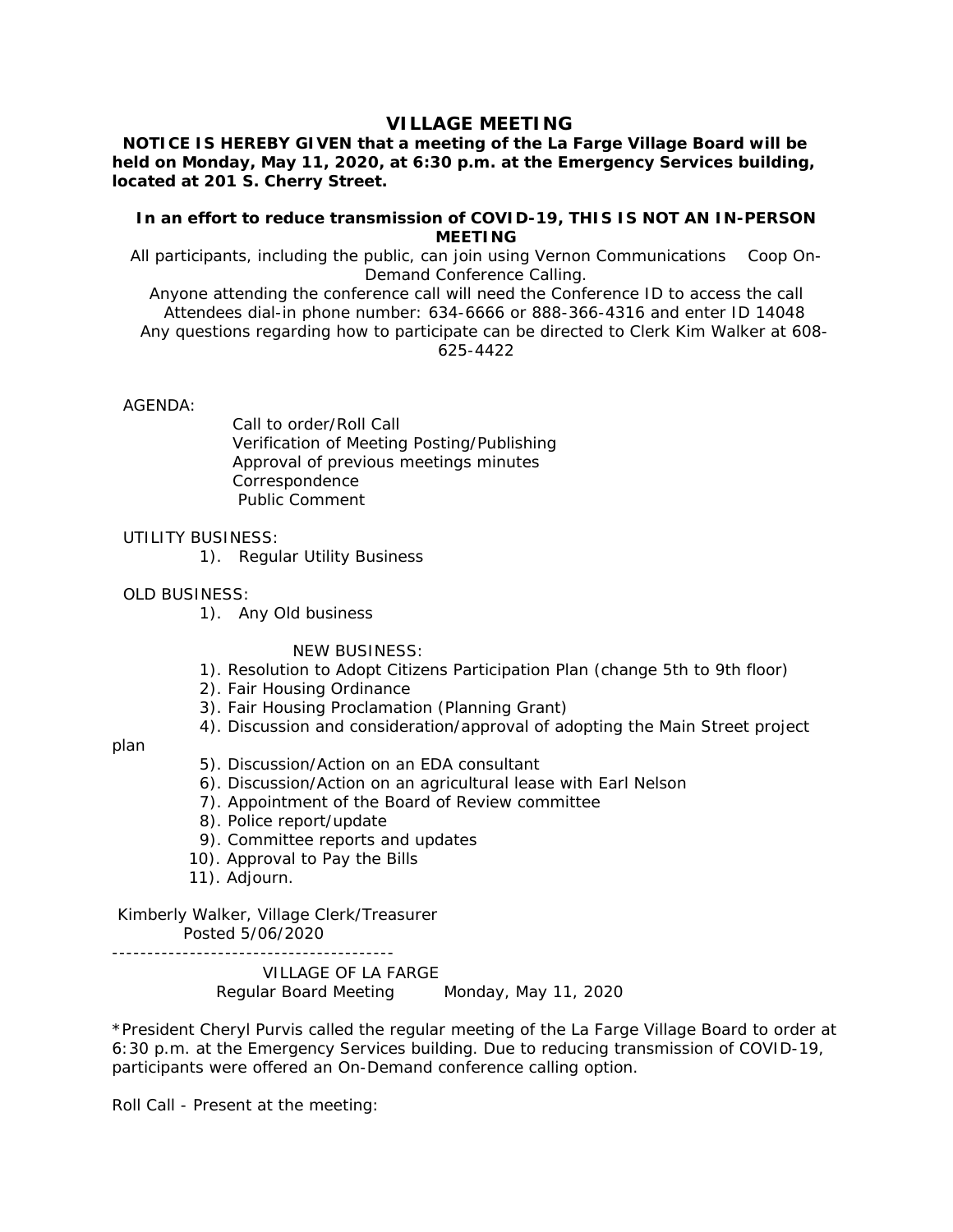Members: Cheryl Purvis, Aaron Nemec, Terry Jensen, Aaron Appleman, Barbara Melvin, Dale Klemme, Gary Koch, Kurt Muchow, Sarah Pittz, Don Foy, Brad Steinmetz, and Clerk Kimberly Walker.

Joining by conference calling: Members Frank Quinn and Reggie Nelson, Public Works Manager Wayne Haugrud, Police Chief Jonathon Brown, and a few unidentified persons.

\*Verification of meeting publishing in the La Farge Episcope and posting at the Bank, Post Office, and Village Office on May 6, 2020 was given.

\*Jensen moved, Nemec seconded to approve the previous meetings minutes: (4-13- 20/Regular Village board meeting; 4-16-20/Planning Grant committee meeting; 4-22- 20/Special Village board meeting; and 4-22-20/Planning Grant committee meeting). (Carried).

\*Correspondence: None. \*Public Comment: None.

\*Utility business:

\*\*Wayne reported the lift station pumps have been ordered, but no delivery date has been set. L.W. Allen is waiting on a part to repair the old pump, so we are still running on one pump.

\*\*A street sweeper was found on Wisconsin Surplus. It was purchased for \$8,330.

\*Old business: None.

\*New business: Dale Klemme and Gary Koch, from CDA, presented items for the upcoming grant application.

1). The village previously adopted a Citizen Participation Plan, but a change needs made to the WI Dept of Administrations address, as it needs to be current when submitting the CDBG-PF application in June. Jensen moved, Melvin seconded to adopt the resolution to make the change from the 5th floor to the 9th floor. (Carried).

2). Dale reviewed the Fair Housing Ordinance. This incorporates the Wisconsin State Statutes regarding fair housing. Previously, in 1998, the village adopted this ordinance, but this is an updated version. Nemec moved, Appleman seconded to adopt the amended version of the Fair Housing ordinance. (Carried).

3). Within the planning grant for the Main Street project, we are required to do 3 items to promote Fair housing. One was an ad in paper identifying the village has a Fair housing ordinance. The second was a Fair Housing poster in the village office window, and the third is for a proclamation designating a fair housing week. Jensen moved, Nemec seconded to approve the week of May 11th as Fair Housing week. (Carried).

\*Kurt Muchow and Sarah Pittz were present from Vierbichers. They have been working with the village since January on the CDBG Planning Grant for the Main Street project. This will feed into the plan that CDA is working on for the Main street public facilities grant application. A committee was formed and developed this draft plan, which was emailed to the board members a week ago for review. Sarah provided an overview of the process to date. Public participation was held, meeting with business owners and having two public workshops. Two other workshops planned were cancelled due to the COVD-19. She presented poster boards showing streetscape design, and the results of the public's engagement. Also included was a market analysis, an implementation plan of 8 goals and recommendations, and a funding strategy.

\*Kurt passed out a preliminary funding summary, which he reviewed the three primary sources of funds.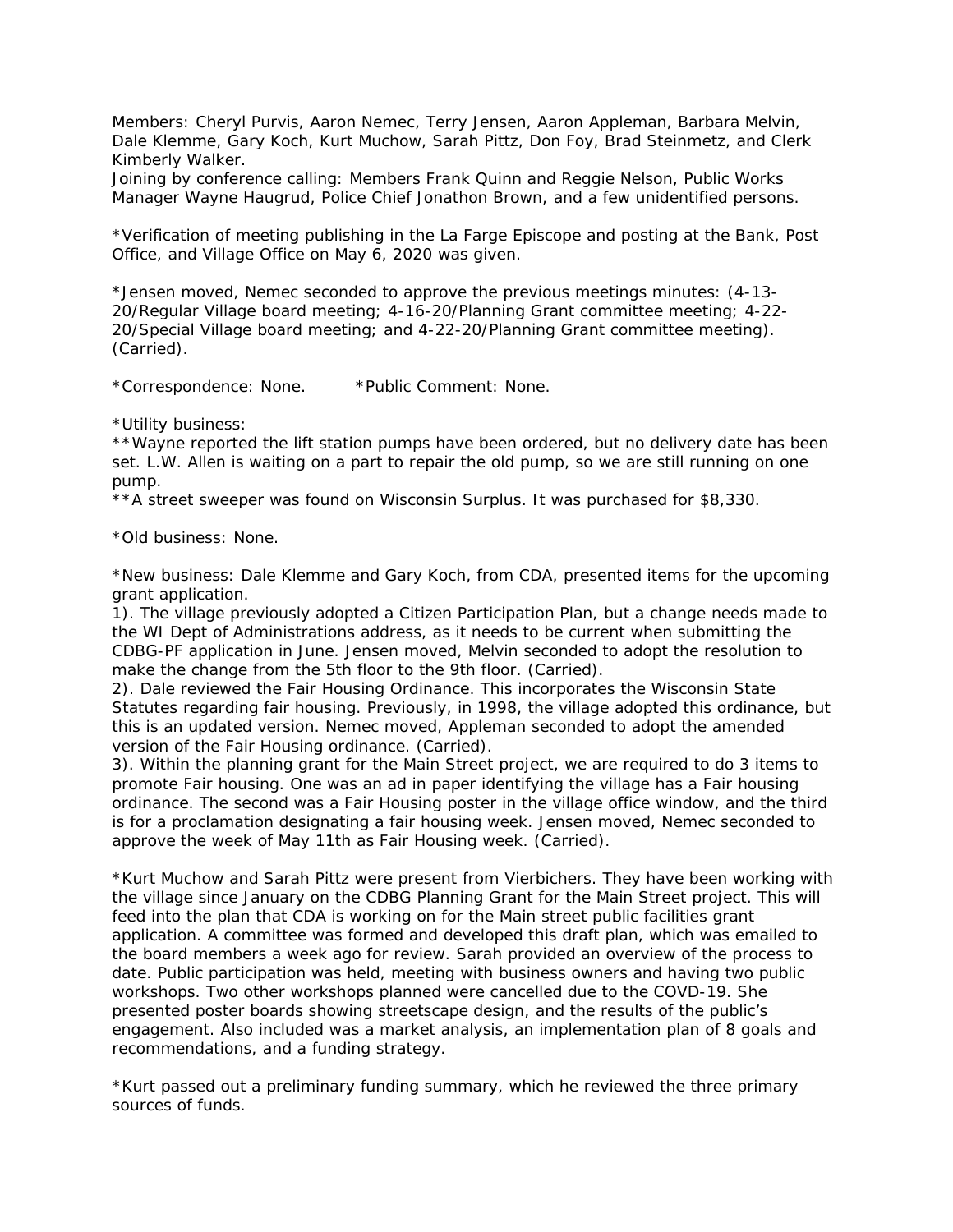1). Amend the TIF to add additional funds. This extension of 3 years, using the Tech College extension, will generate an additional \$700,000. This can be used for this Main Street project.

2). CDBG-PF grant. CDA is working on this, for up to a million-dollar grant.

3). USDA Rural Development Rural Utilities Program.

Kurt next reviewed 3 cost summary options per street sections for the Main Street reconstruction project.

- 1). Option 1 total project was \$3,409,290, going from Mill Street to Cherry Street.
- 2). Option 2 total is \$2,672,555, from Mill Street to Maple Street.
- 3). Option 3 is \$2,118,055, from Silver Street to Elm Street.

\*Option 1 would be paid thru TIF funds, a CDBG-PF grant, and USDA loan. This option would be debt to the customers. The other 2 options could be paid with TIF funds and a grant. At the June board meeting, a decision will need made on which option to move forward with. The grant application is due June 25th. Jensen moved, Nemec seconded to adopt the Main Street project plan. (Carried).

\*EDA Consultant: Had 2 representatives, Barb Melvin and Brad Steinmetz, along with Wayne, Cheryl, and Kim, review RFP's for a consultant for the 4 river communities (Ontario, Viola, Readstown, and La Farge) that are sharing an EDA grant administered by the MRRPC. Eight proposals were received. The group narrowed it down to Vandewalle & Associates (partnering with Delta 3 & CDA), for a cost of \$147,480 and Vierbichers (with ADCI and Forester Engineering), for \$147,380. The group had a touch choice but are recommending Vierbicher. They both had in-depth detail and were knowledgeable on the substation relocation. But they factored in the recent experience with Vierbicher and the great job they did on the Main Street planning project. A lot of the legwork is already done with this part. They have worked with a lot of the communities in the area and they identified our need for amending the TIF. Melvin moved, Jensen seconded to approve Vierbichers as the EDA consultant. (Carried).

\*Last year, the village did a 3-year agricultural lease with William Johnson for the land south of the EMS Building. He did not want it anymore. Earl Nelson said he would take it over for the balance of the 2 years. Jensen moved, Nemec seconded to approve the Ag lease with Earl Nelson. (Carried).

\*Cheryl Purvis, Frank Quinn, Terry Jensen, Barbara Melvin, and Clerk Walker were appointed to the Board of Review committee, which meets May 27th, 5 p.m. at the village office. Aaron Appleman is the alternate.

\*Police report/update: Chief Brown reported this is Law Enforcement Memorial week. \*Had 98 calls for service in April. Eight citations were issued. Municipal Court is starting back in July. And meeting on Monday with the new Judge to see what the plans are going forward.

\*The WI Dept of Health Services signed an emergency order today to allow all standalone retail stores to offer in person shopping and have up to 5 customers at a time while maintaining social distancing.

\*Update on the ordinance issue: 8 various ordinance violation citations have been issued.

\*Committee Reports:

\*\*Police: Frank would like a meeting soon for updates.

\*\*Frank commented the 4th of July committee met and decided to scale back on activities. Depending on the Safer at home order, they are working on things and will let the